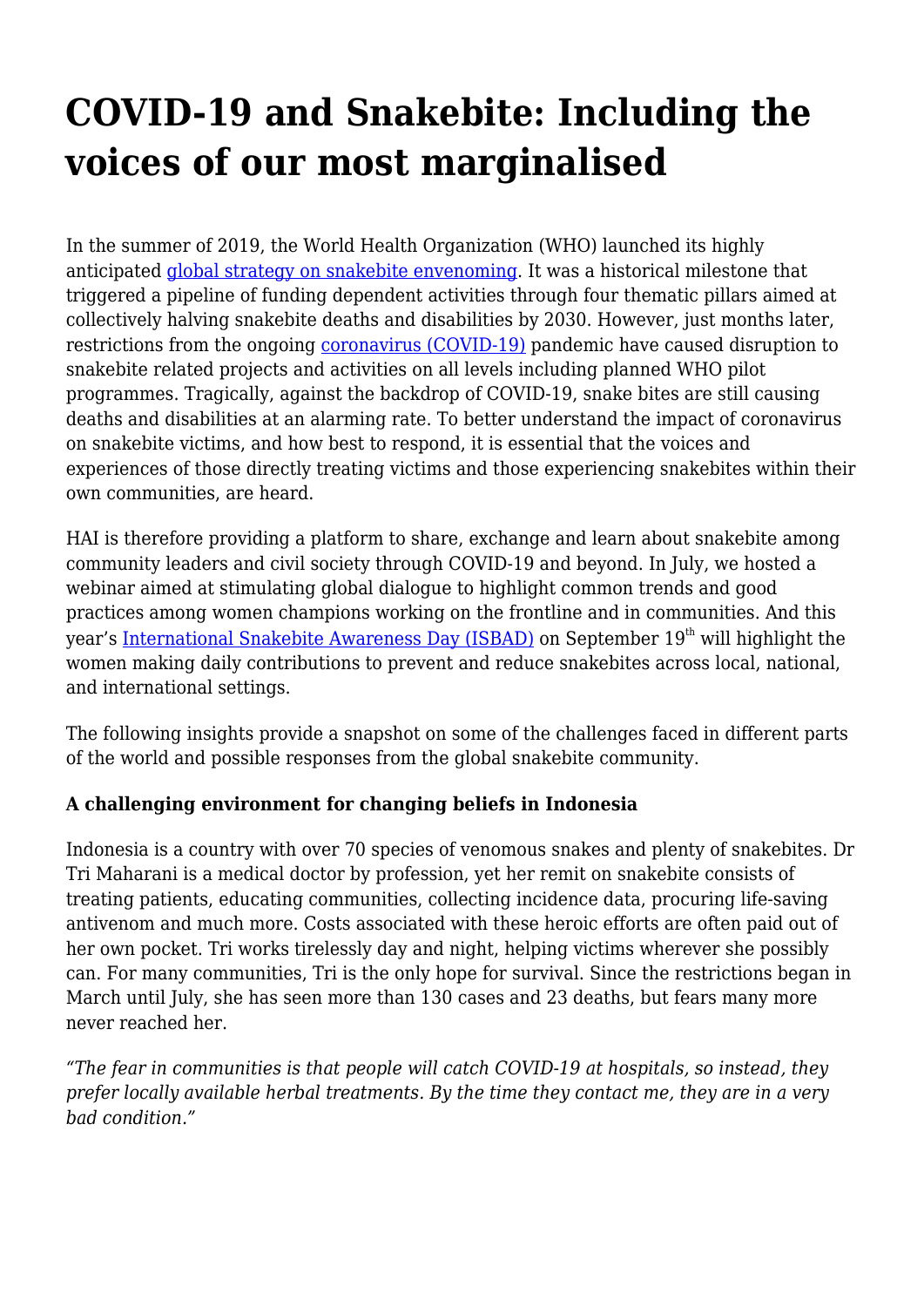

Dr Tri Maharani at a training of doctors and nurses in Lewoleba General Hospital in Lembata Island, East Nus Tenggara, Indonesia

*"For many years, I have been working hard persuading communities to visit health facilities instead of shamans (traditional healers). Before, people were not attending hospitals after a snakebite because often there was nothing there for them. Now, a fear of the doctors and hospitals themselves has added another challenge."*

The role of local healers and their beliefs are deeply woven in the fabric of rural communities throughout much of the global south. The increase in demand for their services highlights a desperate need to recruit them. By actively training traditional healers as part of a primary care/first response and triage, we are more likely to see the adoption of evidence-based prevention, first aid, timely referral, and better treatment behaviours.

## **National plans for snakebite affected on all levels in Angola**

Angola co-sponsored the HAI/GSI supported, WHO side event in 2016 which kickstarted efforts to prioritise snakebite on the global health agenda. Dr Paula de Oliveira, who spoke at the event, works in the lab on improving snakebite treatments but she also understands the importance of community engagement. Her work takes her to remote areas of the country, where she educates communities by debunking myths and changing attitudes so that treatment and health-seeking behaviours improve. However, with attention fully fixed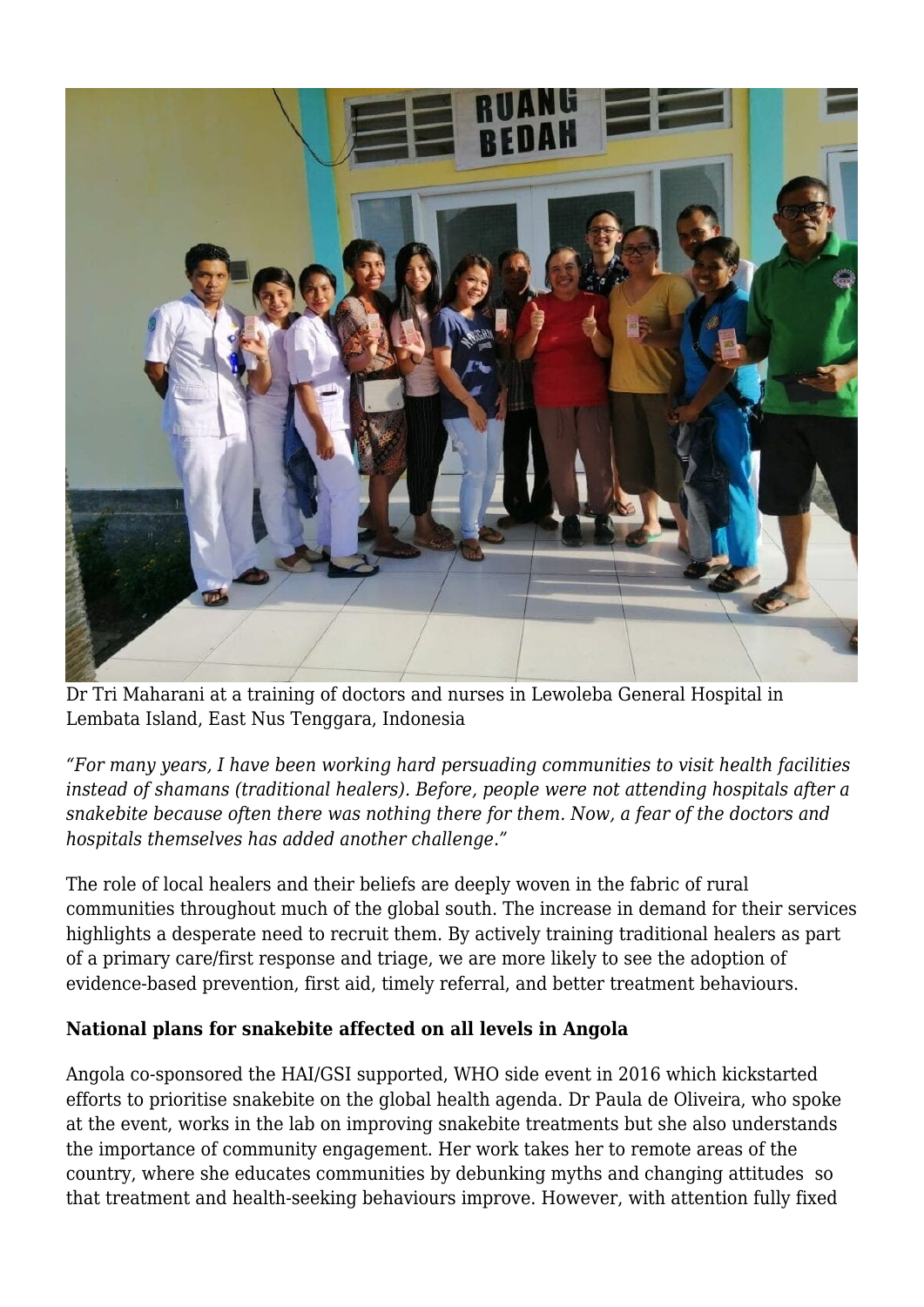on coronavirus, Angola, just like other snakebite endemic countries, has retreated on this vital work.



Paula de Oliveira in Angola

*"The trend here is that progress on snakebite has stalled and gains have already been moderately reversed within just a few months. It is very disheartening. In the short term, we will scale up prevention measures to help communities mitigate the number of bites in the snakebite season until we can raise national attention again for snakebite"* She said.

#### **Disturbing nature's snake habitats in Nepal**

Dr Amod Ghimire is a medical doctor by profession and conservationist in his spare time in Nepal. His daytime job consists of managing snakebite cases and saving lives but he also spends time outdoors, undertaking the risky but essential job of snake-removal and relocation. The aim is to mitigate snake-human interactions by removing them from populated areas and releasing them back in their natural habitats away from harm.

*"In the backdrop of COVID-19, we are seeing a big increase in the number of snakebite cases, especially snakebite envenomings, from this time last year. Restrictions are still in place after the nationwide lockdown, and the concentration of people within or around their homes coupled with less mobility may be increasing the number of cases. We are also*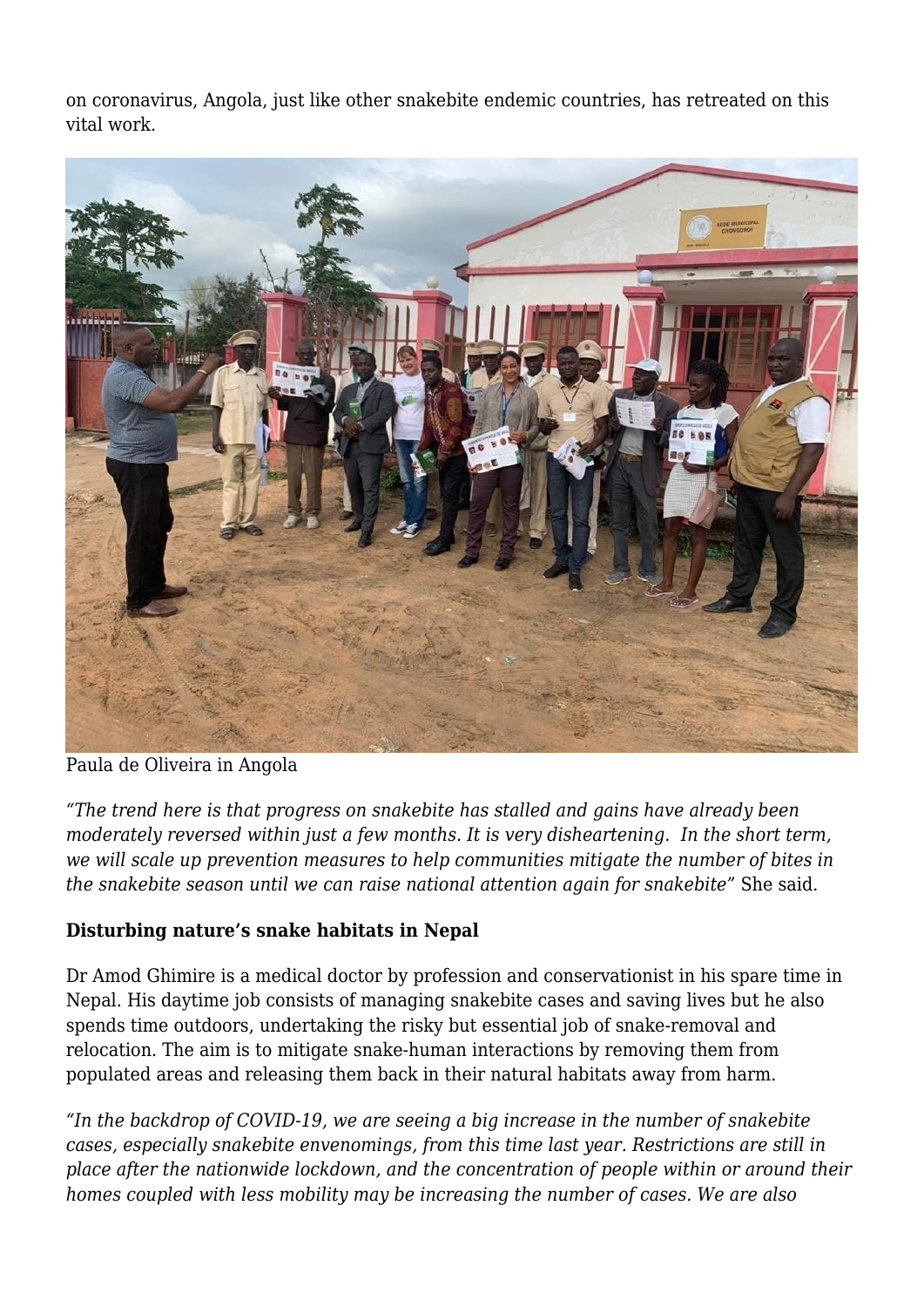*hearing reports of a variation in snake distributions especially among King Cobra's."*



Dr Amod Ghimire with a Common Cobra (Naja naja)

Changes in population movements due to social distancing measures from coronavirus coupled with the enduring effects of climate change could be disturbing snake populations and their behaviour. The result could see an upsurge in human-snake interactions causing adverse effects on public health.

## *"Snake species such as King Cobra's have been pictured many times in locations of the country out of their natural habitat."*

Having the tools, apps and systems in place to track changes to natural snake habitats and their distribution could make positive strides in mitigating and preventing snakebite cases. It would also enable policymakers to provide tailored resources and interventions to the communities with a heightened risk.

## **Bracing for a snakebite season like no other in India**

Amidst one of the world's most stringent COVID-19 lockdowns, India has the highest number of snakebite cases in the world. Unlike Nepal, communities are yet to see a drastic change in snakebite cases for now. But civil society leaders in India are also struggling to retrieve data from the health facilities and communities as a result of lockdown restrictions. However, Priyanka Kadam, Founder of SHE-India fears the worst as the country heads into its annual snakebite season with a bleak economic reality for millions as a consequence of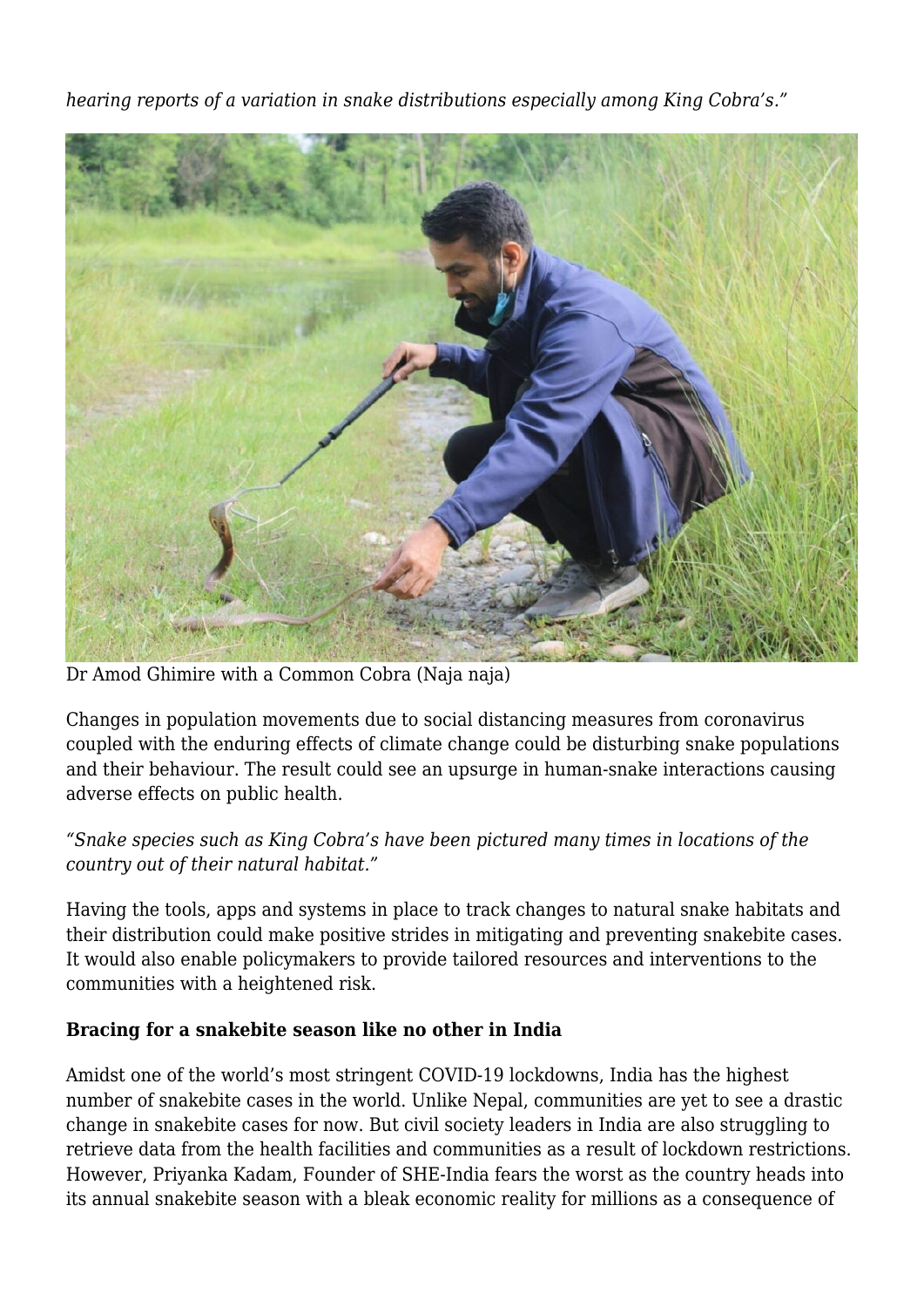the pandemic.



Priyanka Kadam in the outskirts of Rajkot, Gujarat with children from the farmer's family where we did an awareness talk. Picture courtesy of Pintueli Gajjar.

*"With labour force migrating from urban areas in India back to their respective villages due*